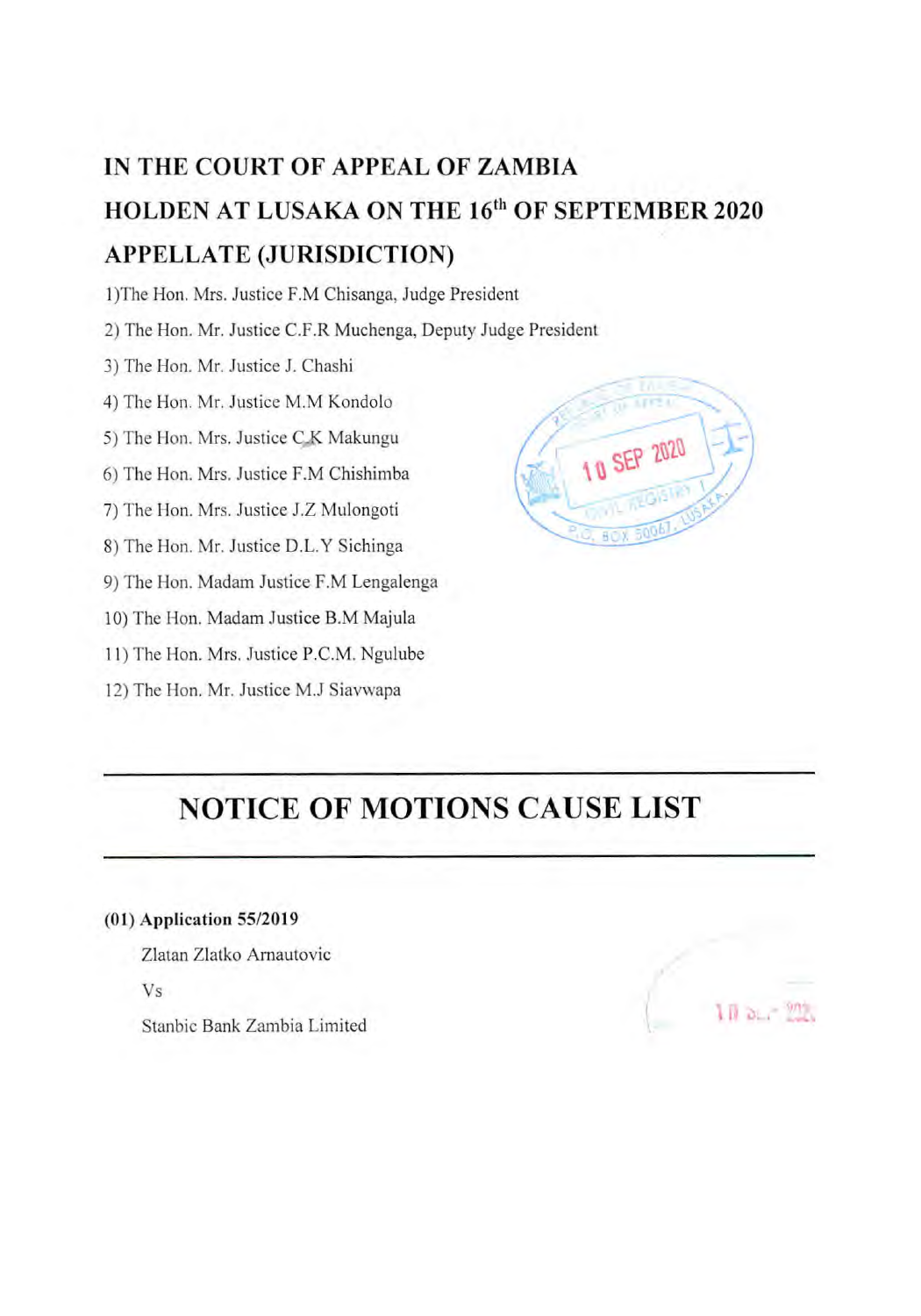## **(02)Application** No. 24/2020

Mukaba Mukata

Vs

The Association of Chartered Accountants

à

## **(3) Application No. 25/2020**

Reuben Malindi Mazuba Mooya

Vs

Attorney General

## (4) Application No. 26/2020

Mohammed Omar

Vs

Marvin Motors Transport Limited

## (5) Application No. 27/2020

Duncan Silembo

Vs

Roman Shaloomor

## (6) Application No. 28/2020

Seliya Ngoma

Vs

Faides Nambella

## (06) Application No. 29/2020

Seliya Ngoma

Vs

Faides Nambella

#### (7) Application No. 30/2020

Feveros Mining Limited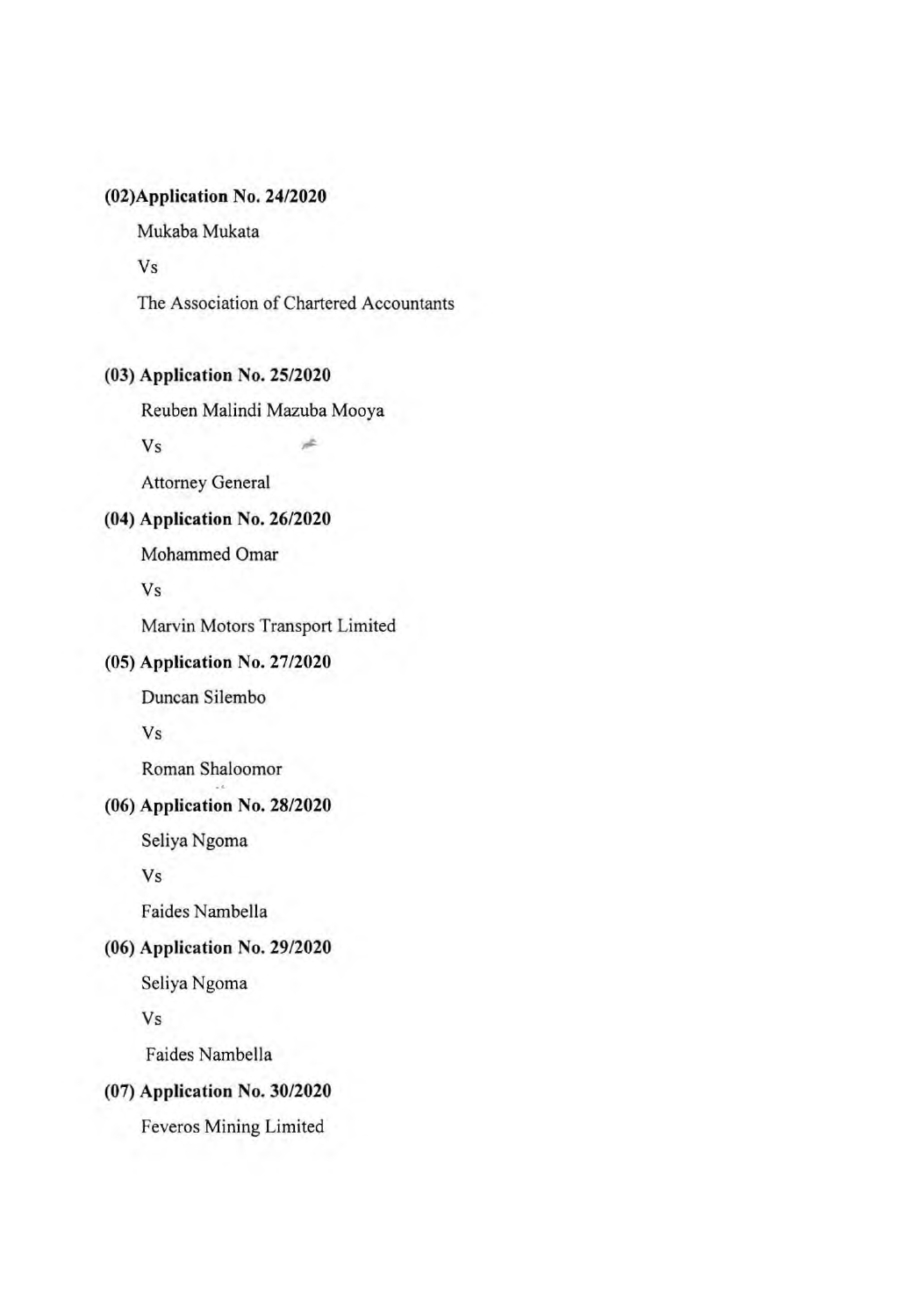Vs

Bell Equipment Zambia Limited

## **(8) Application No. 31/2020**

Konkola Copper Mines

Vs

Kelvin Chileshe & 83 Others

#### **(9) Application** No. 32/2020

Feveros Mining Limited

Vs

Bell Equipment Zambia Limited

J.

## (10) Application No. 34/2020

Charity Kopama & I Other

Vs

Umu Kanganta & 3 Others

#### (11) Application No. 35/2020

John Sangwa

Vs

Sunday Bwalya Nkonde SC

## (13) Application No. 36/2020

Adam Peter Bousfied

Vs

Charmane Bousfied

#### (13) Application No. 37/2020

Environmental Investigation Energy & 2 Others

Vs

Given Lubinda

#### (14) Application No. 38/2020

Theodore James Elliot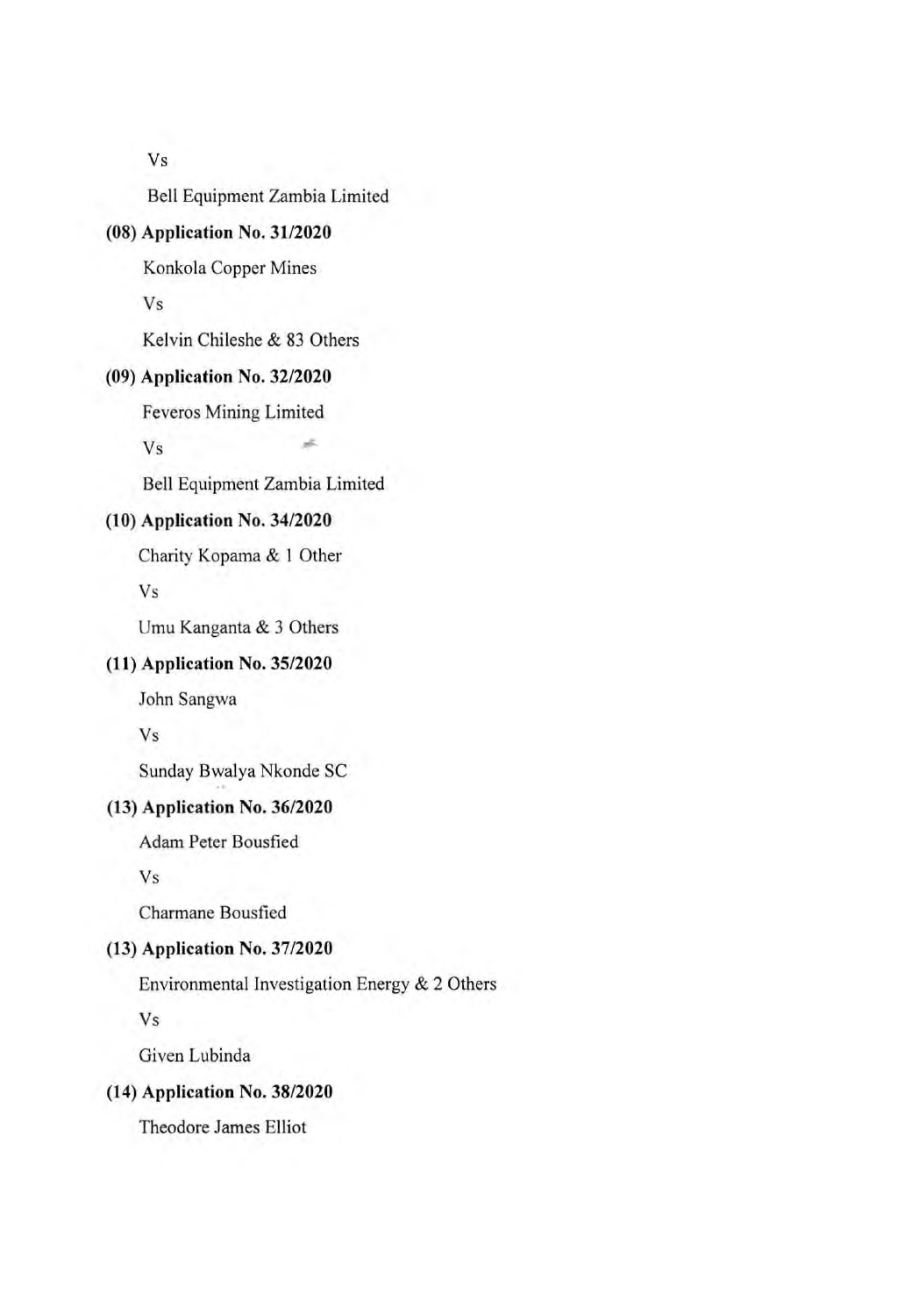Vs

MKP-TMS Hospital Limited

## (15) Application No. 39/2020

Daniel Miyoba Sichombo

Vs

The Citizens Economic Empowerment Commission

sh.

#### (16) Application No. 40/2020

Grass Transport & Construction

Vs

Impala Terminals Zambia Limited

## (17) Application No. 41/2020

Aupie Milling Limited

Vs

Felix Phiri & 45 Others

## (18) Application No. 42/2020

Philip Anthony Harmon

Vs

Global Logistics Limited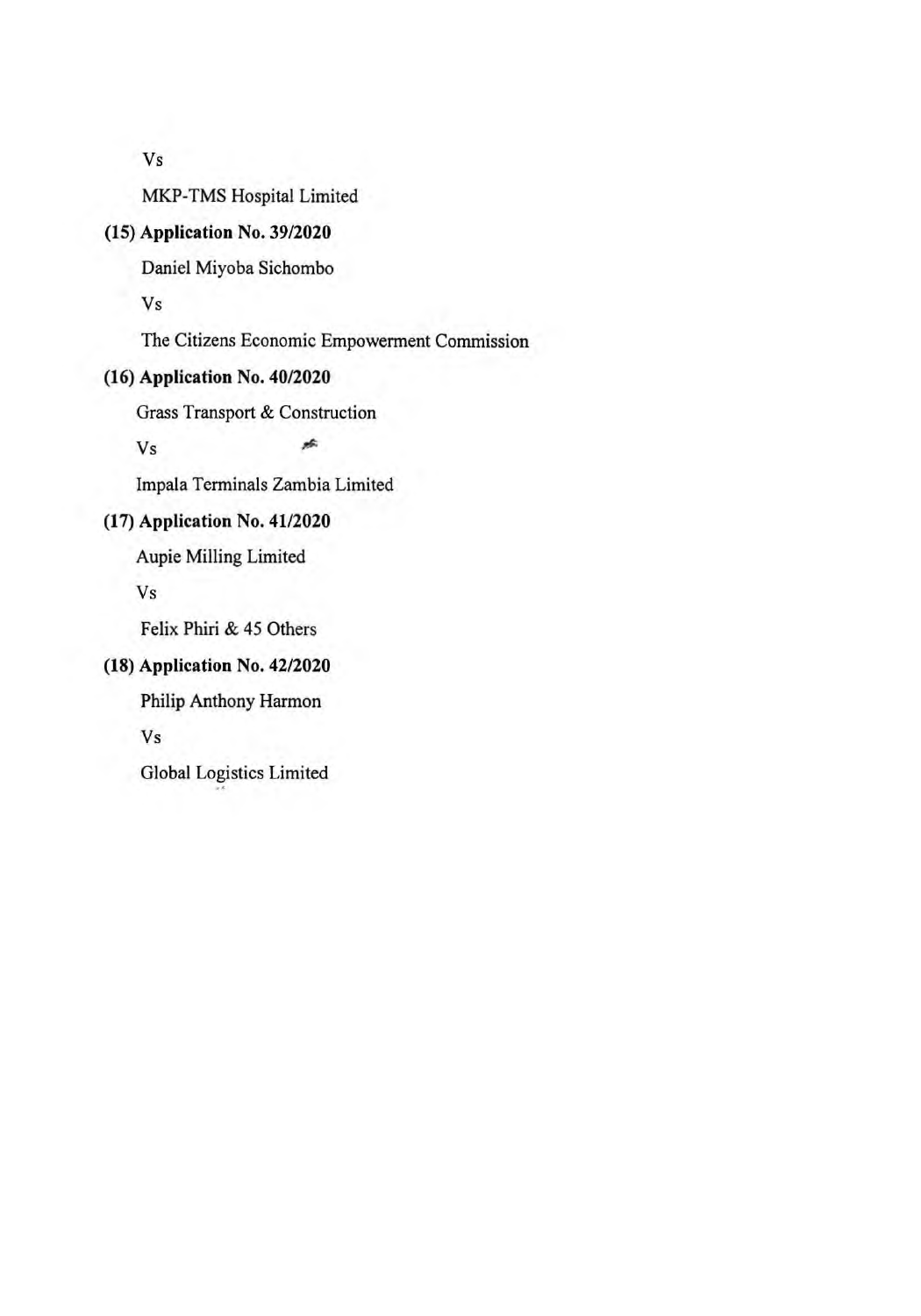## **LAWYERS**

#### **Application** No. *55/2019*

Messrs J&M Advocates House No. 29 Buchi Road, Off Lubambe Road Northmead, Lusaka Email.enquiries@jandmadvocates.com

Messrs Mulenga Mundashi Kasonde Plot No.11058 Zimbabwe House Haile Selasie Avenue Long Acres,Lusaka Messrs Besa Legal Practitioners Plot No. 30105 Off Manchinchi Road Olympia. Lusaka **Application** No. 24/2020 Messrs Musa Dudhia & Company 2<sup>nd</sup> Floor ALN House Plot 1394, Mushemi Road, Rhodes Park, Lusaka

Email. info@musadudhia.co.zm

Messrs Munansangu & Company Stand No. F/397a/d/1/s, Lamise 01 Chipvenupwenu Road Makeni Lusaka Application No. 25/2020 Messrs Simeza & Sangwa & Associates Bwinjimfumu Road Road Rhodes Park Lusaka Email. Info@simezasangawa.com

Attorney General Chambers New Kent Buliding independence Avenue Longacres Lusaka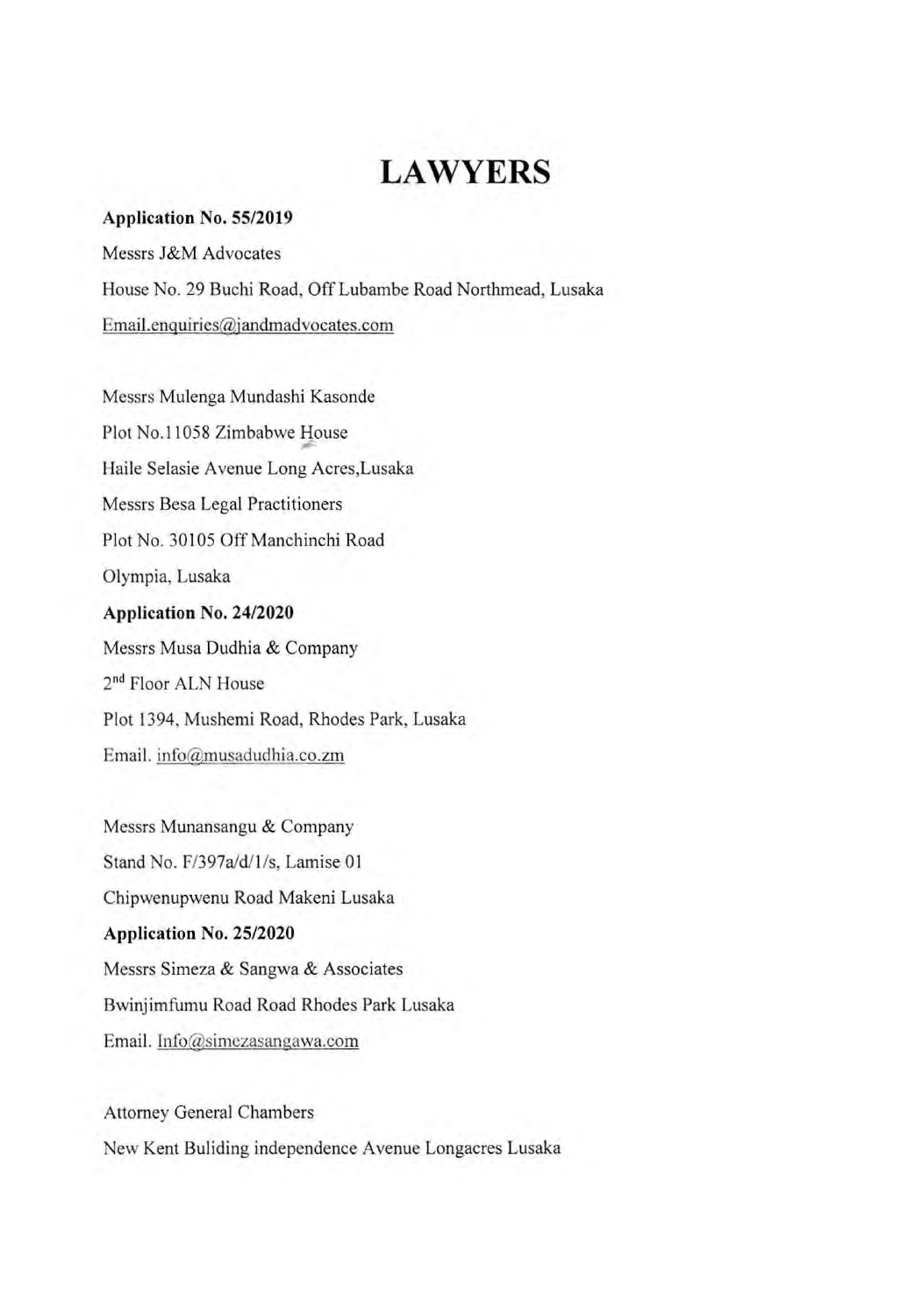#### **Application No. 26/2020**

Messrs Hobday Kabwe & Company Plot No. 6682,Kabile Road Off Katima Mulilo Road Olympia Lusaka Email. hobdaykabwe@yahoo.com

Messrs Munansangu & Company Stand No. F/397a/d/1/s, Lamise 01 Chipwenupwenu Road Makeni Lusaka Application No. 27/2020 Messrs AC Nkausu

Messrs Tutwa S Ngulube & Company Plot No. 10426 Manda Hill Road Olympia Park Lusaka. Application No. 28/2020 Epharaim Ngoma in Person Plot No. 1186 off Gomani Road Matero Lusaka Cell: 0966848417 1 Respondent National Legal Aid Clinic For Women Plot 110A/150 Musonda Ngosa Road Villa Elizabeth Lusaka 2 Respondent The Director of Legal Services Legal Department Lusaka City Council, Civic Centre Lusaka 3 Respondent Legal aid Board 1<sup>St</sup> Floor New Kent Building Lusaka.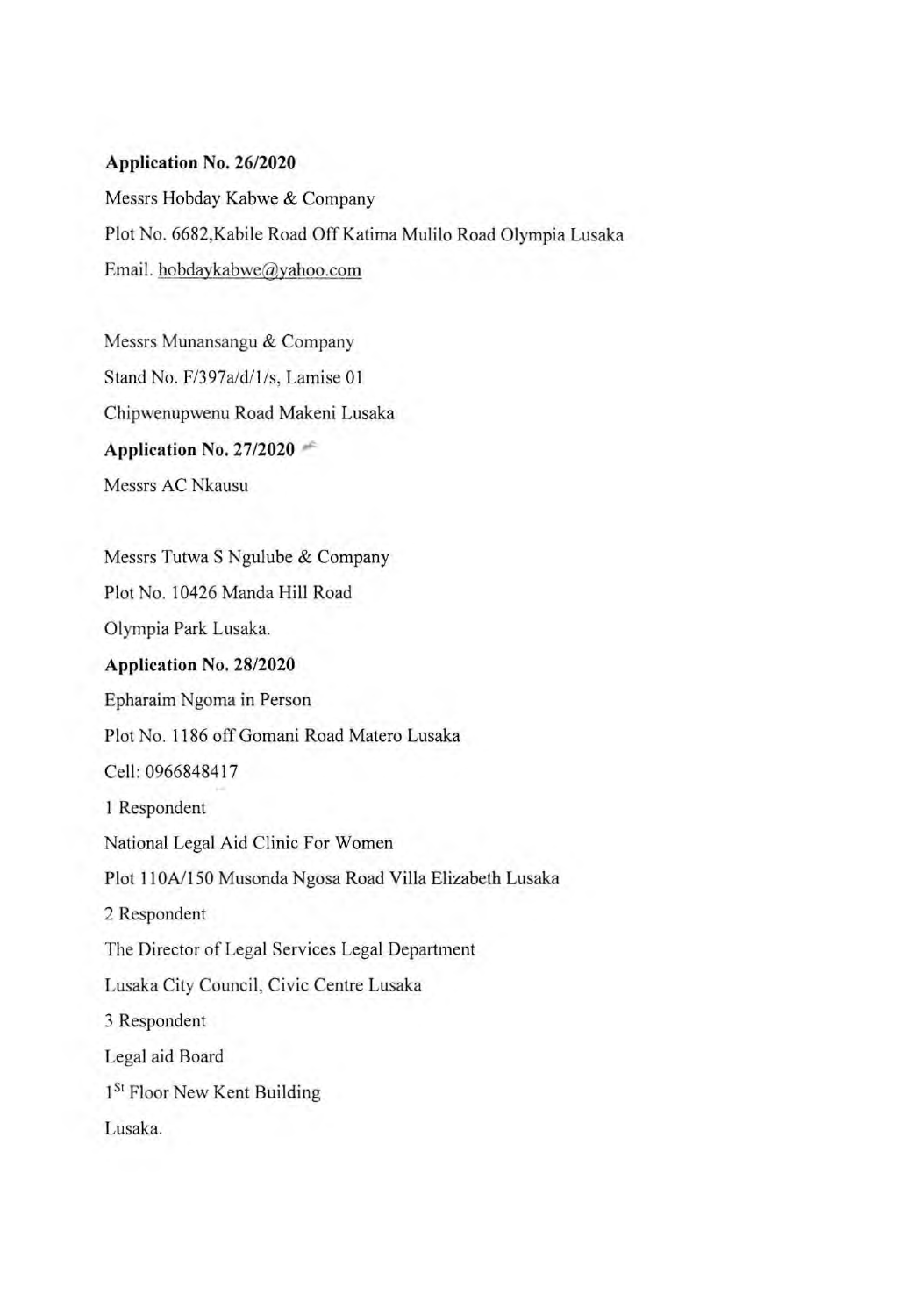#### Application No. 29/2020

In Person

1 Respondent

In Person

2 Respondent

In person

3 Respondent In Person

Application No. 30/2020 Messrs ECB Legal Practitioners ECB House Corner Enos Choma/Presidential Avenue Kitwe

Messrs Corpus Legal Practitioners Plot No. 2374 Piziya Office Park Lusaka **Application No. 31/2020**  Messrs ECB Legal Practitioners ECB House Corner Enos Choma/Presidential Avenue Kitwe

Messrs Mwaba Lamba & Associates Whose agents Are Messrs J.B Sakala & Company Stand No. *6458* Longacres Lusaka Emai1.jbsakalazamte1.com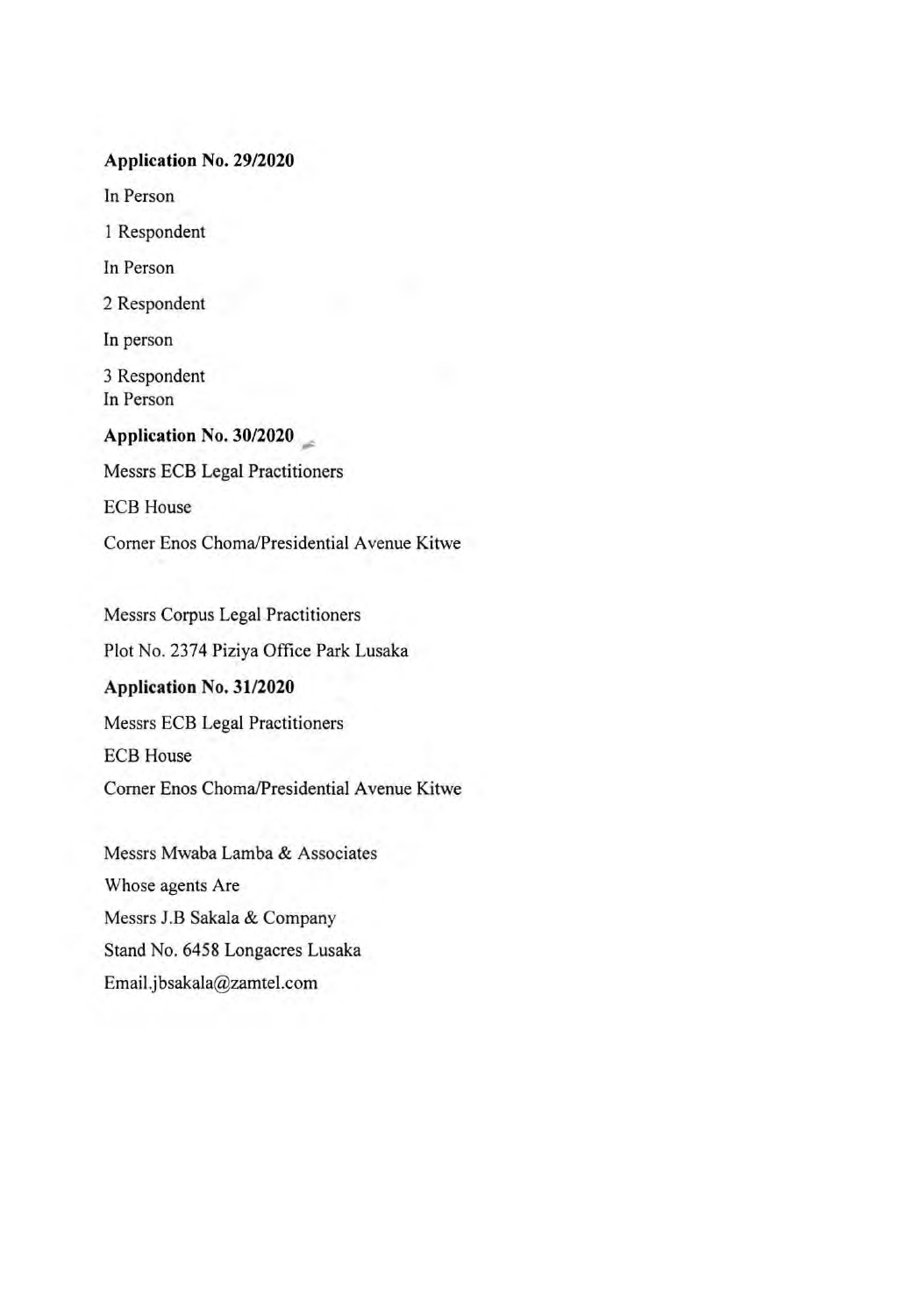#### **Application No. 32/2020**

Messrs ECB Legal Practitioners ECB House Corner Enos Choma/Presidential Avenue Kitwe Messrs Corpus Legal Practitioners Plot No. 2374 Piziya Office Park Lusaka

jb.

منهن

#### **Application No. 34/2020**

In Person

In Person

In Person

1 Respondent

In Person

2 Respondent

In person

3 Respondent In Person

#### **Application** No. 35/2020

Messrs Simeza & Sangwa & Associates Bwinjimfumu Road Road Rhodes Park Lusaka Email. Info@simezasangawa.com Messrs Makebi Zulu Advocates Plot No. *6025* Chitemene Road Northmead, Lusaka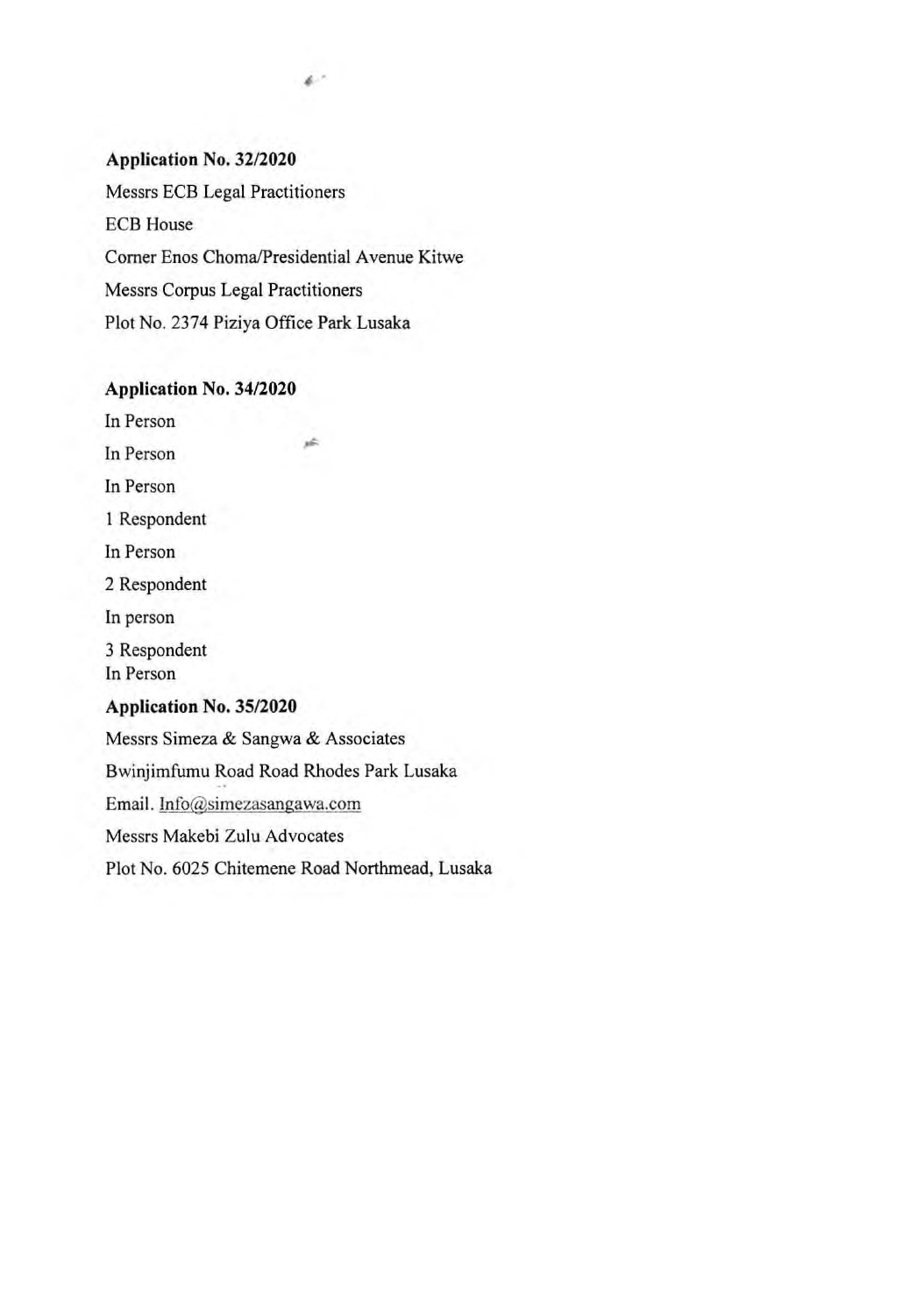**Application No. 36/2020 Co-Advocates for the Appellant**  Messrs Nchito & Nichito Advocates 5th Floor Godfrey House Longolomgo Roads, Lusaka **Co-Advocates for the Appellant**  Messrs Musa Dudhia & Company 2<sup>nd</sup> Floor ALN House Plot 1394, Mushemi Road, Rhodes Park, Lusaka Email. info@musadudhia.co.zm Messrs Theotis Mataka and Sampa Legal Practitioners No. 13 Reedback Road Kab onga, Lusaka Application No. 37/2020 The 1<sup>st</sup> Appellant Messrs Nchito & Nichito Advocates 5<sup>th</sup> Floor Godfrey House Longolomgo Roads, Lusaka The 2nd **&** 3rd Appellant Messrs Musa Mwenye & Mwitwa Associates Suite A, First Floor Philomena Chambers Cnr Chakeluka/Njoka Road Olympia Park, Lusaka Application No. 38/2020 Messrs Theotis Mataka and Sampa Legal Practitioners No. 13 Reedback Road Kabulonga, Lusaka

Messrs Ellis & Co Philip Ellis House No.8 Tito Road, Rhodespark Lusaka Email. ellisacc@ellisacc.co.zm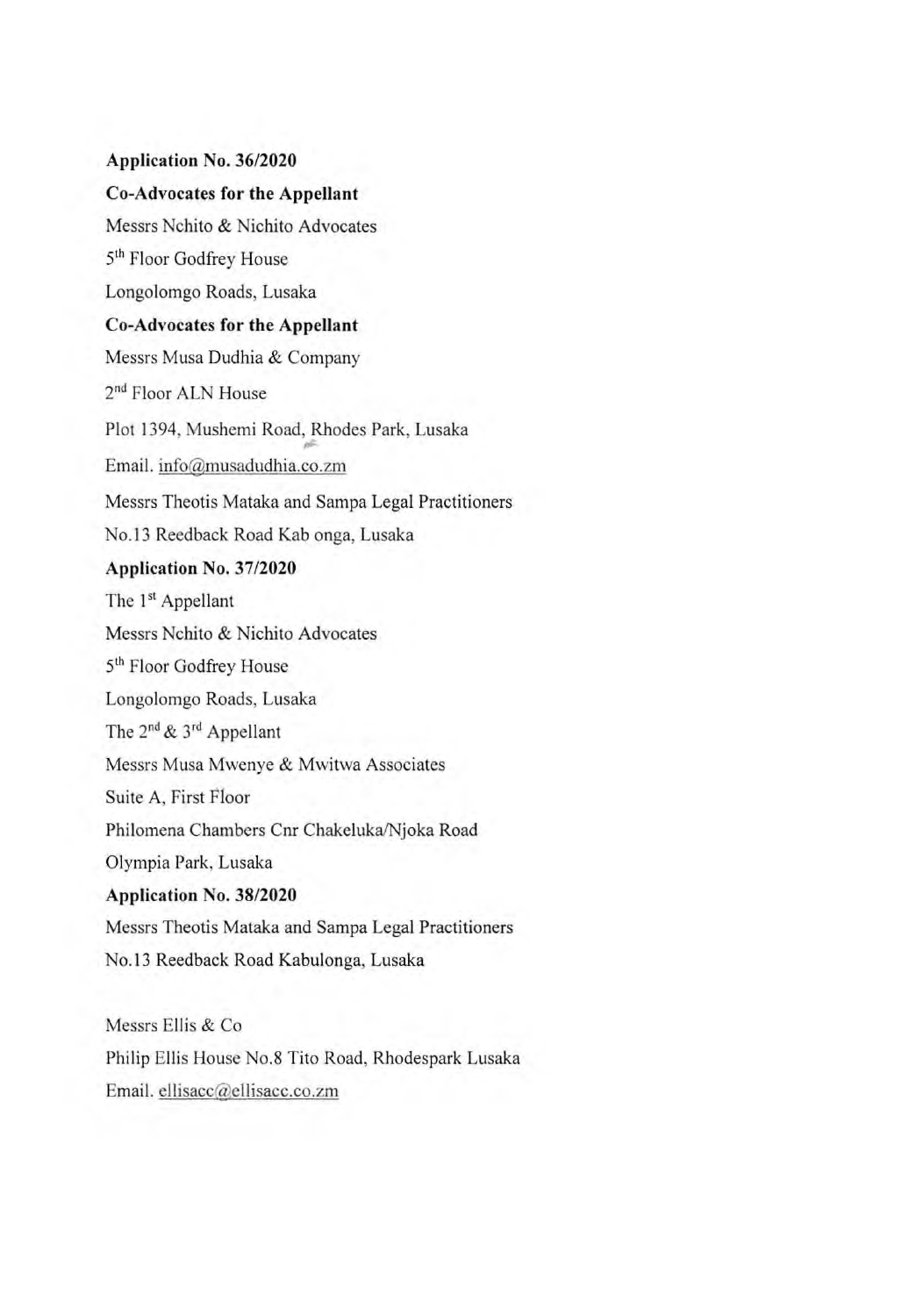#### **Application** No. 39/2020

Messrs Lukona Chambers Suite 4, Lex House Addis Ababa Roundabout Rhodes Park, Lusaka Email. lukona@iconnect.zm Email. lukonachambers@gmail.com Messrs Kalokoni & Company Plot 25978. Olympia Park Cnr. Kwacha/Katimamulilo Road, Lusaka Application No. 40/2020 Messrs Caristo Mukonka Legal Practitioners Broadwalk Building, 1 Floor, Suite18 Broadwalk Road Ndola Email. mukonkac@yahoo.com

Messrs A.M.W & Company Rhodes Park Lusaka

#### Application No. 41/2020

Messrs Japhet Zulu Advocates Suite 3, Plot 3. Rhodes Park, Chikwa Road, Lusaka Email. Japhetzulu11@gmail.com. Messrs mando & Pasi Advocates Suite 6, **<sup>1</sup> "** Floor Shelby Taylor House, Roan Road Kabulonga, Lusaka Application No. 42/2020 Messrs N&P Advocates Plot No. 176. Perirenyatwa Road Fairview. Lusaka

Messrs Theotis Mataka and Sampa Legal Practitioners No. 13 Recdback Road Kabulonga, Lusaka